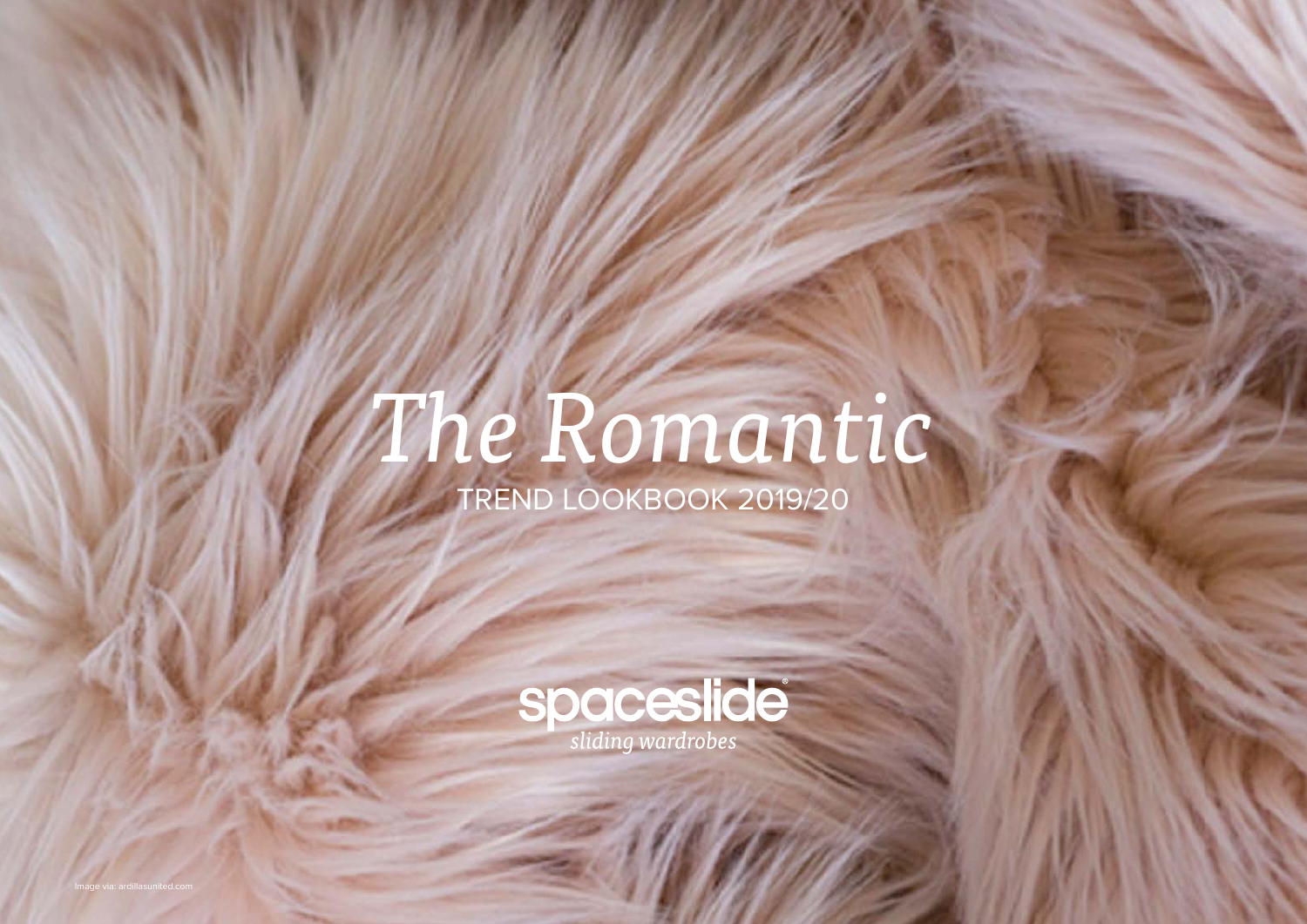## CAPTURING THE ROMANTIC

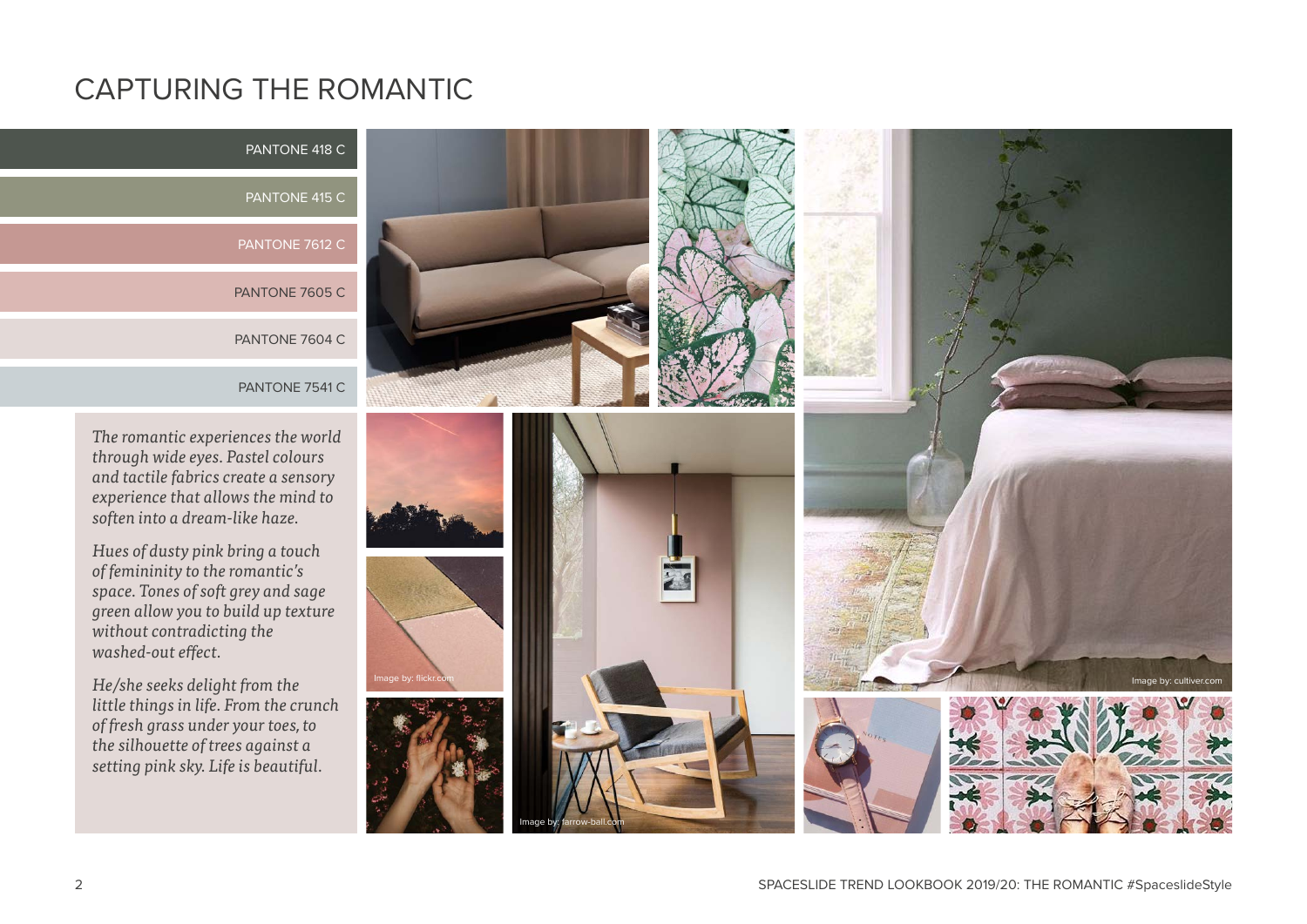### EXPLORING THE PALETTE

*muted walls.*



*Make a statement by combining pink and green hues in a bold contemporary print.*





*Cool tones of wood not only look beautiful against your greenery, but also help balance the femininity of a blush tone.*

 $\blacktriangleright$ 

*Get playful and try mixing different fabrics in similar shades. This adds depth as well as warmth to a room and palette.*

**COLOUR PROPORTIONS #2**

#### *Tone the pink down with a cool grey base colour in your walls.*

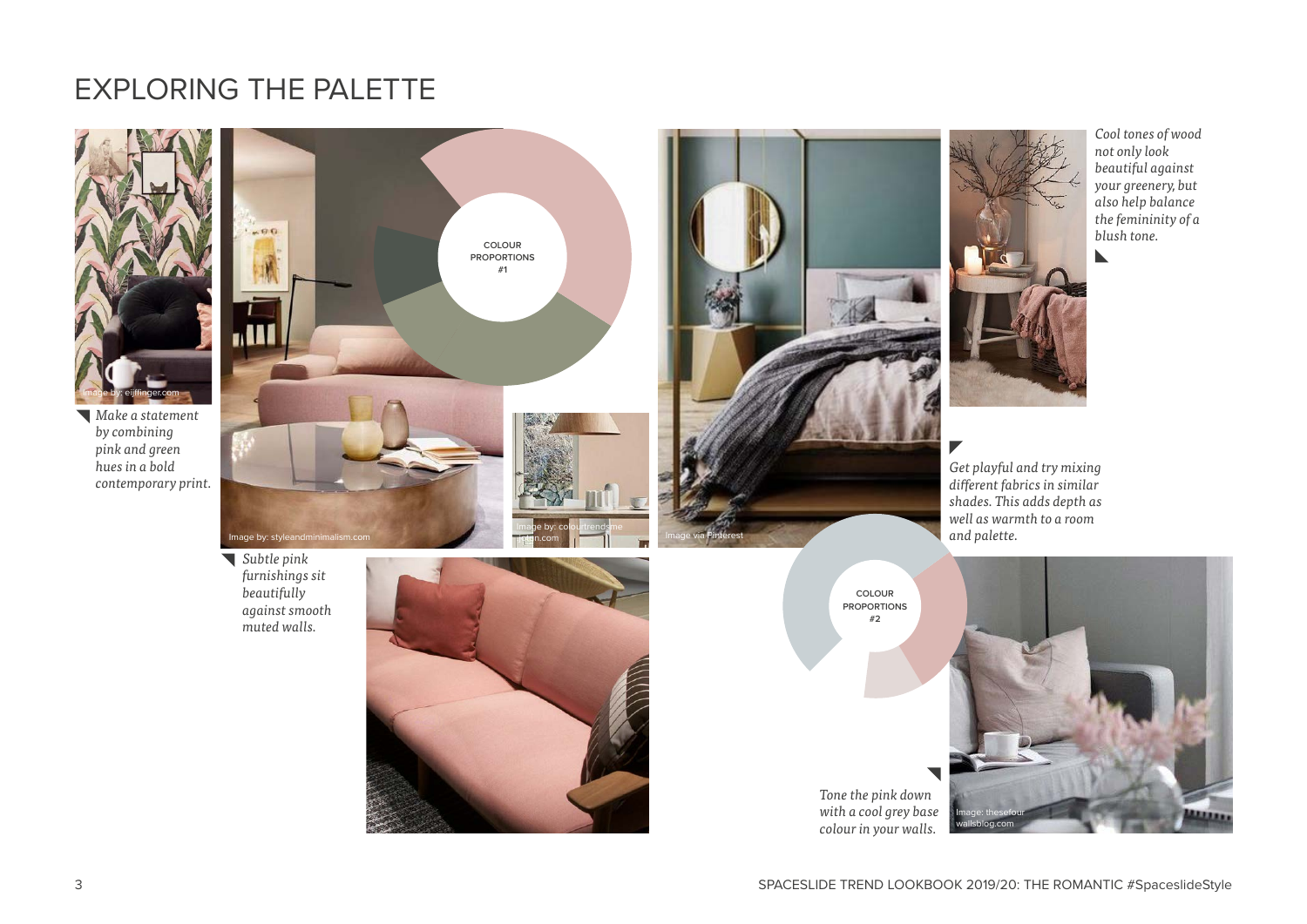# HOW TO USE THE ROMANTIC COLOURS

*Creating the romantic look is easy using Spaceslide's carefully selected complementary finishes.* 

*Whether you're decorating a bedroom, or refreshing your storage, below are a few examples of how to use the romantic colour palette in your sliding doors and storage solutions.*





*Bronze Mirror looks stunning against pale tones. Why not try a muted dusty pink in your walls to get on trend?*